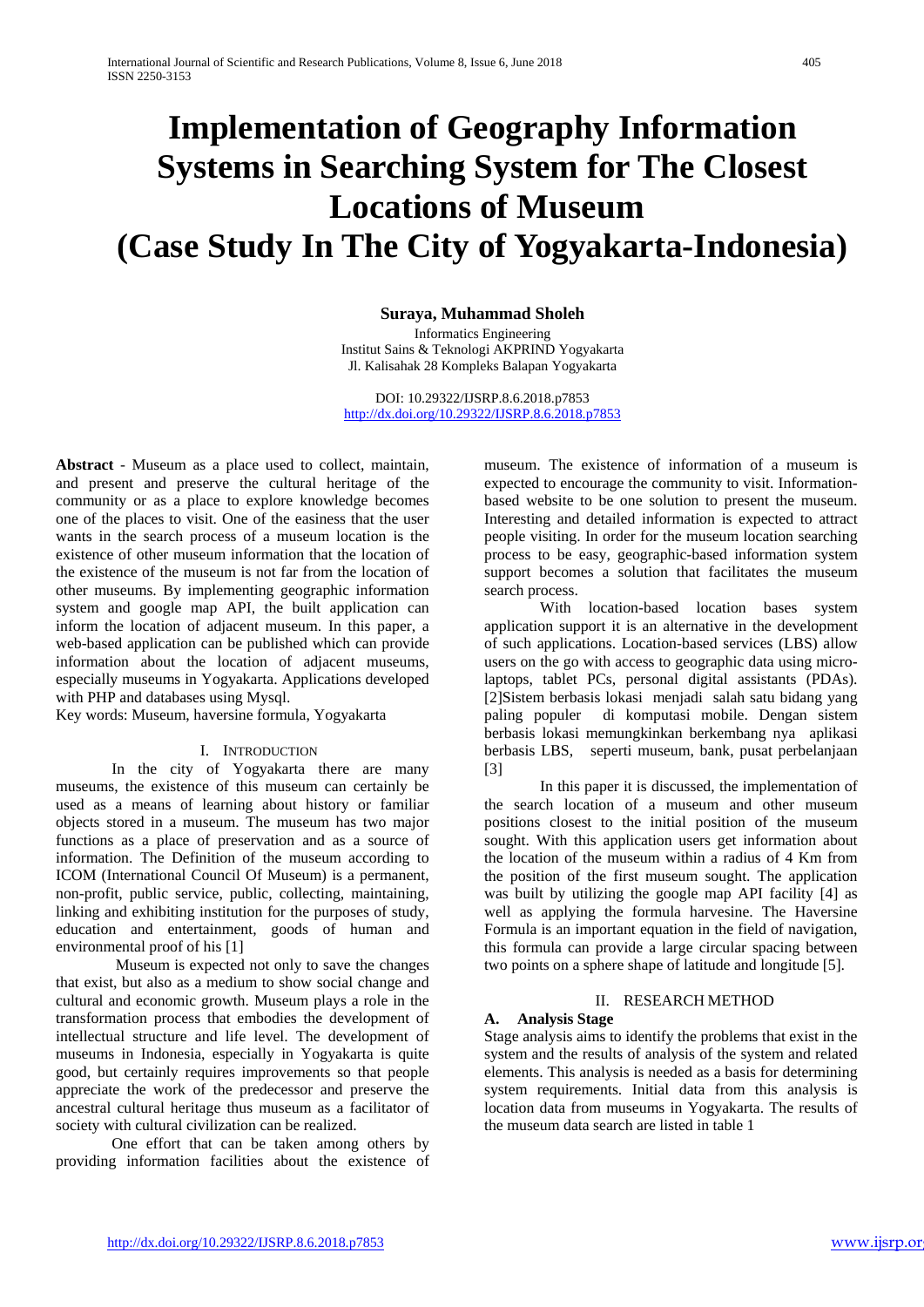| n abie 'n Longhade and namade<br><b>Museum Name</b> | Longitude  | Latitude    |  |
|-----------------------------------------------------|------------|-------------|--|
| Sonobudoyo                                          | 110,363555 | $-7,802168$ |  |
| Affandi                                             | 110,396562 | -7,780907   |  |
| Wayang Kekayon                                      | 110,412975 | $-7,815136$ |  |
| <b>Benteng Vrederbug</b>                            | 110,366028 | -7,800289   |  |
| Keraton Yogyakarta                                  | 110,366028 | $-7,800291$ |  |
| Batik Yogyakarta                                    | 110,377308 | $-7,795660$ |  |
| Dewantara Kirti Griya                               | 110,378045 | -7,805389   |  |
| Perjuangan Yogyakarta                               | 110,371782 | $-7,816462$ |  |
| Pusat TNI AD Dharma Wiratama                        | 110,375502 | $-7,782878$ |  |
| Sasmitaloka Panglima Besar Jendral Sudirman         | 110,375505 | $-7,802368$ |  |
| Monumen Jogja Kembali Monjali                       | 110,369563 | $-7,749711$ |  |
| Tembi                                               | 110,357815 | $-7,870327$ |  |
| Biologi UGM                                         | 110,374070 | $-7,801756$ |  |
| Anak Kolong Tangga                                  | 110,367737 | -7,800149   |  |
| De Mata Trick Eye                                   | 110,389749 | $-7,815585$ |  |
| TNI AU Dirgantara Mandala Yogyakarta                | 110,416383 | $-7,789745$ |  |
| Gallery Husodo                                      | 110,431358 | $-7,784132$ |  |
| Jogja National Museum                               | 110,353214 | $-7,800188$ |  |
| Amri dan Galeri                                     | 110,353788 | $-7,799312$ |  |

## Table 1 Longitude and latitude

## **B. System Design**

In the design of this system, it was used Use Case Diagram as a modeling system design. Use Case Diagram in this system consisted of 2 actors,

namely admin and user. Admin is an actor who acts as a data processor system and user is an actor who acts as a system user. Figure 1 is an explanation of the use case diagram user



Figure 1 Use case diagram user

## **C. Relationships between tables**

All data used for searching in-built application data is stored in the database. In this database besides storing museum data it also store

data articles and pictures / gallery from each museum. Figure 2 shows the relation between tables.



Figure 2 Relation among tables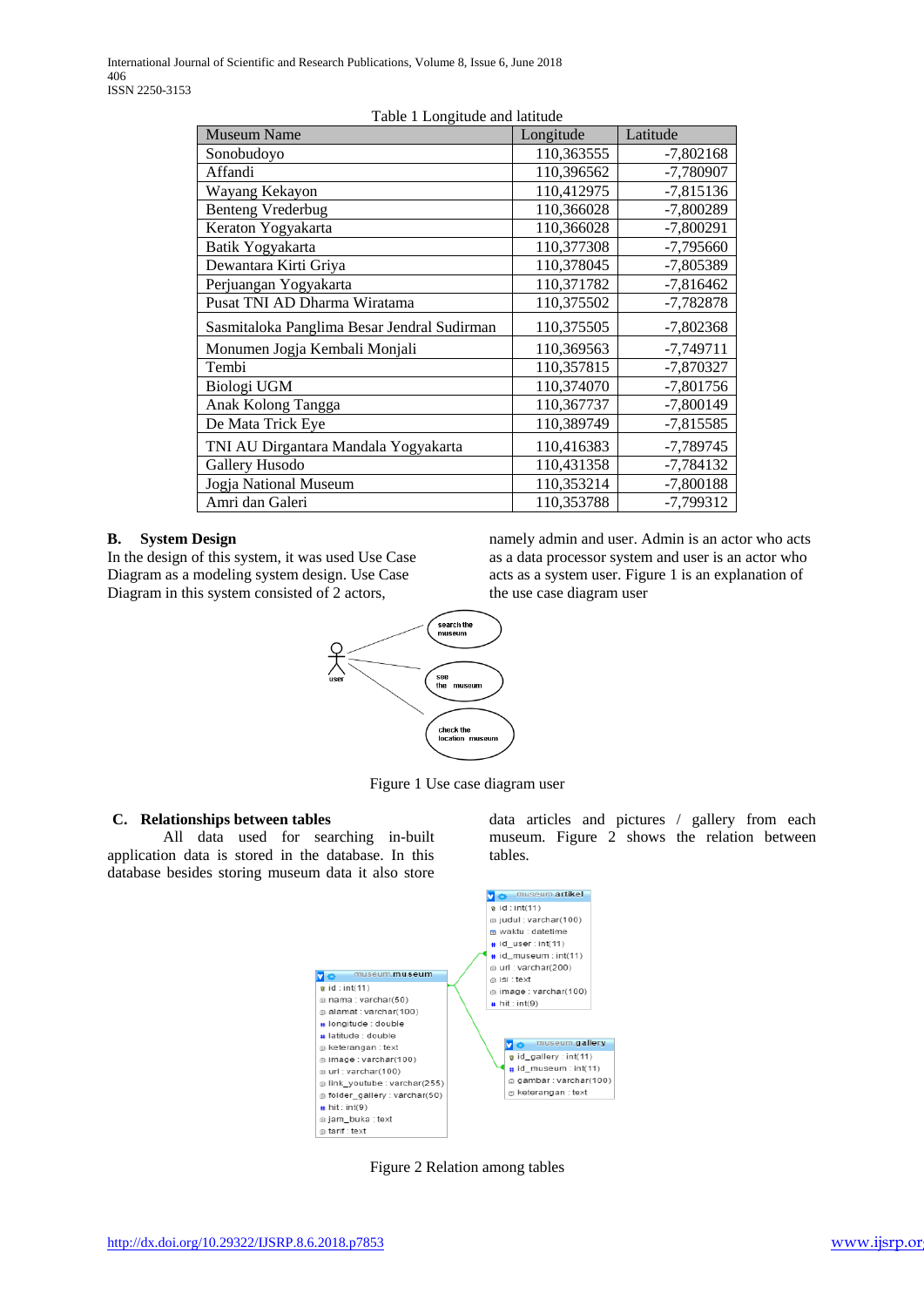#### III. RESULTS AND DISCUSSION

The application is built using PHP by optimizing google map API [6] and database using mysql. The process of getting the nearest location from a point by applying the harversine formula, the harversine formula is:

 $a = sin^2(\Delta\varphi/2) + cos \varphi 1 \cdot cos \varphi 2 \cdot sin^2(\Delta\lambda/2)$ **c = 2** ⋅ **atan2( √a, √(1−a) )**  $d = R \cdot c$ 

*Note :*

 $\varphi$  is latitude,  $\lambda$  is longitude, **R** is the earth radius  $(radius = 6,371km).$ 

From the above formula, in the application development it will be converted in SQL form. The function of finding a closest point is :

function get\_museum\_terdekat(\$lat,\$lng,\$id) {  $\text{Siarak} = 4$ ; return \$this->db->query("SELECT museum.nama,museum.id as

idmuseum,museum.latitude,museum.longit ude,museum.url,artikel.id as ida,  $(6371 * a\cos(\cos(\text{radians}(t))))$  \* cos( radians( latitude ) ) \* cos( radians( longitude ) - radians(\$lng) ) + sin( radians(\$lat) ) \* sin( radians( latitude ) ) ) ) AS distance FROM museum left join artikel on museum.id=artikel.id\_museum where museum.id!=\$id GROUP BY artikel.id\_museum HAVING distance <= \$jarak ORDER BY distance ");

}

Manual calculation results, resulting in the distance between museums as in table 2. In the calculation as the starting point is museum Sonobudoyo with longitude position 110.3636 and latitude -7,802168

| <b>Starting Point</b><br><b>Museum Name</b> | <b>Closest Museum Name</b> | Longitude | Latitude    | <b>Distance</b> |
|---------------------------------------------|----------------------------|-----------|-------------|-----------------|
| Museum<br>Sonobudoyo                        | Jogja National             | 110,3532  | $-7,800188$ | 1,160           |
|                                             | Batik Yogyakarta           | 110,3773  | $-7,795660$ | 1,679           |
|                                             | Affandi                    | 110,3966  | $-7,780907$ | 4,337           |
|                                             | De Mata Trick Eye Museum   | 110,3897  | $-7,815585$ | 3,248           |

Table 2 The result of calculating the distance between museums

From table 2, it shows the calculation result from Sonobudoyo Museum with longitude 110,3636 and latitude -7,802168 to De Mata Trick Eye museum with longitude 110,3897 and latitude - 7,81558 about 3,248 Km. The result of the calculation is shown in the form of route travel to the location. Figure 3 shows the search results in the google map by displaying the route to the location and drawing the straight distance from the starting point to the desired end point.

The results of calculations from Sonobudoyo museum to Affandi museum:

Jarak=(6371,1\*((2\*ASIN(SQRT((SIN((RADIANS( -7,780907)-RADIANS(- 7,802168))/2)^2)+COS(RADIANS(- 7,780907))\*COS(RADIANS(- 7,802168))\*(SIN((RADIANS(110,396562)- RADIANS(110,36356))/2)^2))))))  $= 4,33687682$ 



Figure 3 Calculation using google map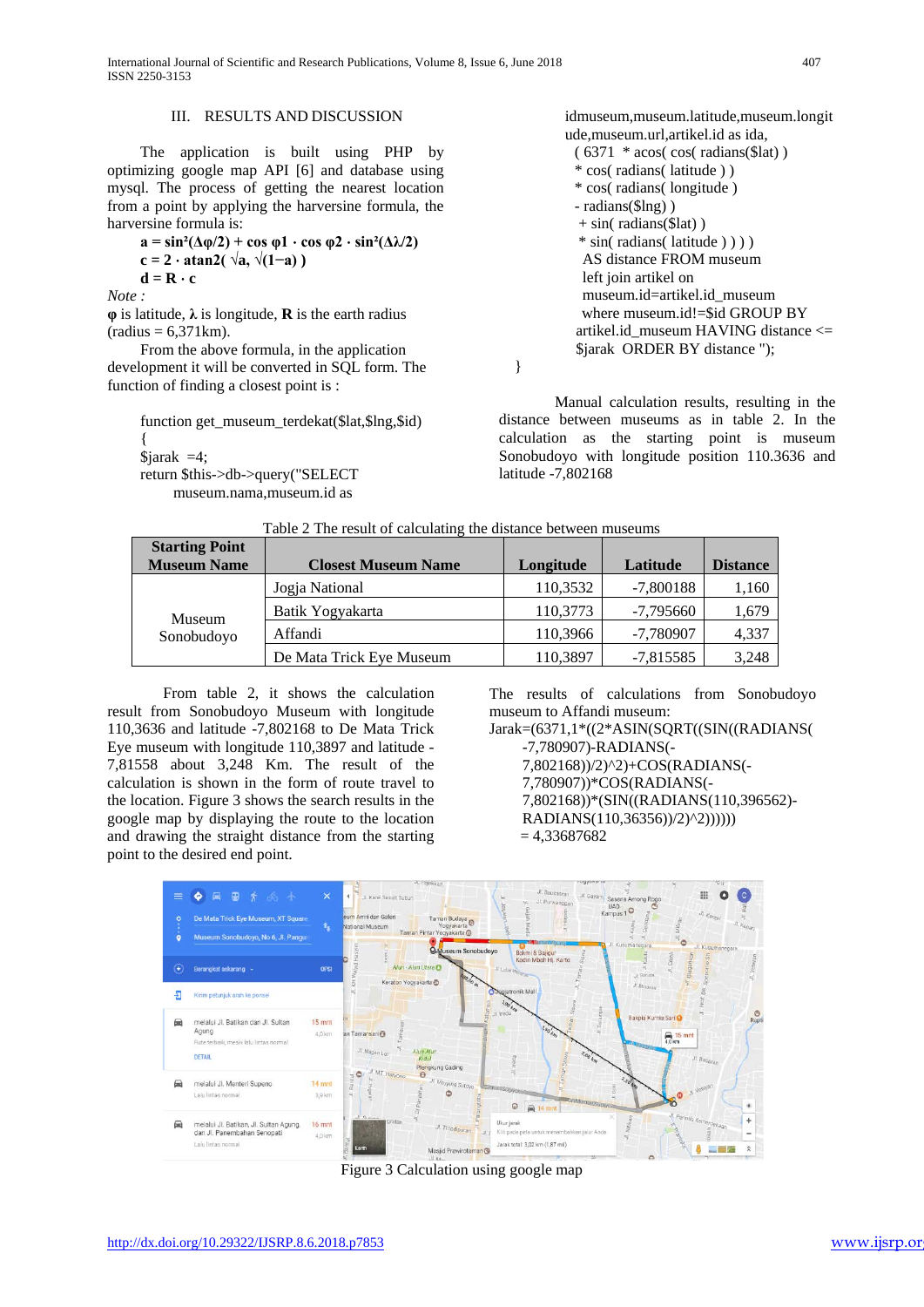International Journal of Scientific and Research Publications, Volume 8, Issue 6, June 2018 408 ISSN 2250-3153

### **Results of Application**

The developed system produces an application that displays the existing museum information in Yogyakarta. The initial view shows the location of the museum in Yogyakarta. Figure 4 shows the information of museums in Yogyakarta.



Figure 4 Initial view of e-Museum Aplication

The searching process of nearby museum location can be done by determining the initial location of the museum. Figure 5 shows the search results from nearby museum locations. In the picture, as a starting point is the Sonobudyo museum. The result of the nearest museum location is

- Museum Benteng Vrederbug
- Museum Anak Kolong Tangga
- Museum Amri dan Galeri
- Museum Biologi UGM
- Jogja National Museum
- Museum Dewantara Kirti Griya
- Museum Batik Yogyakarta
- Museum Pusat TNI AD Dharma Wiratama
- De Mata Trick Eye Museum



Figure 5 Results of Closest Locations

From Figure 5, users can check the distance to another adjacent museum location. The

result of tracking the distance of the location of the museum is shown in figure 6.

| πo                  | Museum Dewantara Kirti Griya<br>Jarak: 1.6359794095918383KM | ×                      | u. Kenari<br>JI. Kusumanegara |
|---------------------|-------------------------------------------------------------|------------------------|-------------------------------|
| an online in death. | œ<br>$Jl.$ Basuki $\sim$                                    | Garuda<br>JI. Bimosari |                               |

Figure 6 Distance location from the beginning of the museum to another museum